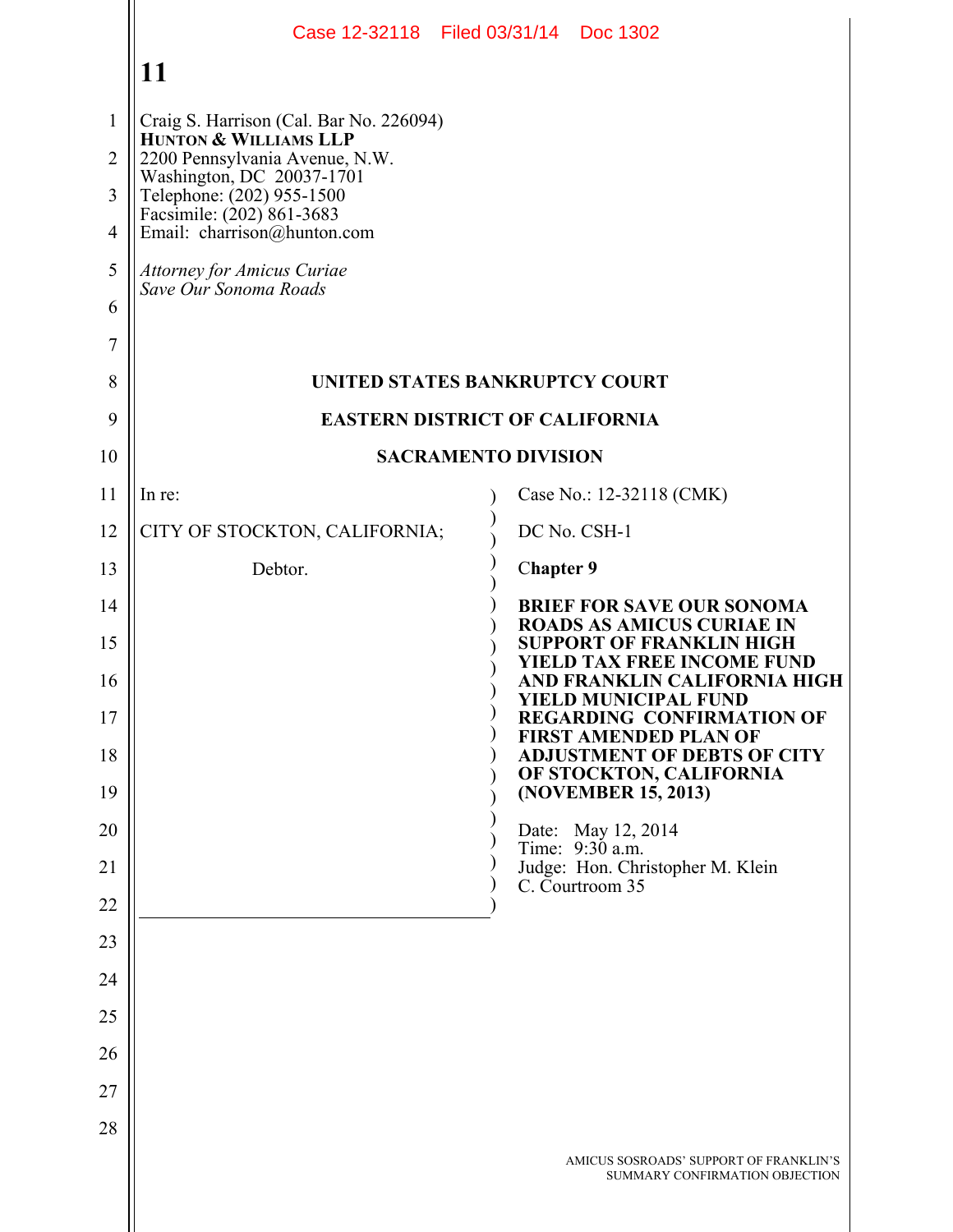|                |     | Case 12-32118 Filed 03/31/14 Doc 1302                                    |
|----------------|-----|--------------------------------------------------------------------------|
| 1              |     | <b>TABLE OF CONTENTS</b>                                                 |
| $\overline{2}$ |     | Page                                                                     |
| $\overline{3}$ |     |                                                                          |
| $\overline{4}$ | I.  | STATEMENT OF INTEREST OF AMICUS CURIAE SOSROADS 1                        |
| 5              | II. | SONOMA COUNTY'S UNSUSTAINABLE RETIREMENT                                 |
| 6              | Ш.  |                                                                          |
| $\overline{7}$ | IV. |                                                                          |
| 8              |     |                                                                          |
| 9              |     |                                                                          |
| 10             |     |                                                                          |
| 11             |     |                                                                          |
| 12             |     |                                                                          |
| 13<br>14       |     |                                                                          |
| 15             |     |                                                                          |
| 16             |     |                                                                          |
| 17             |     |                                                                          |
| 18             |     |                                                                          |
| 19             |     |                                                                          |
| 20             |     |                                                                          |
| 21             |     |                                                                          |
| 22             |     |                                                                          |
| 23             |     |                                                                          |
| 24             |     |                                                                          |
| $25\,$         |     |                                                                          |
| 26             |     |                                                                          |
| $27\,$         |     |                                                                          |
| 28             |     | AMICUS SOSROADS' SUPPORT OF FRANKLIN'S<br>SUMMARY CONFIRMATION OBJECTION |
|                |     | $-i-$                                                                    |
|                |     |                                                                          |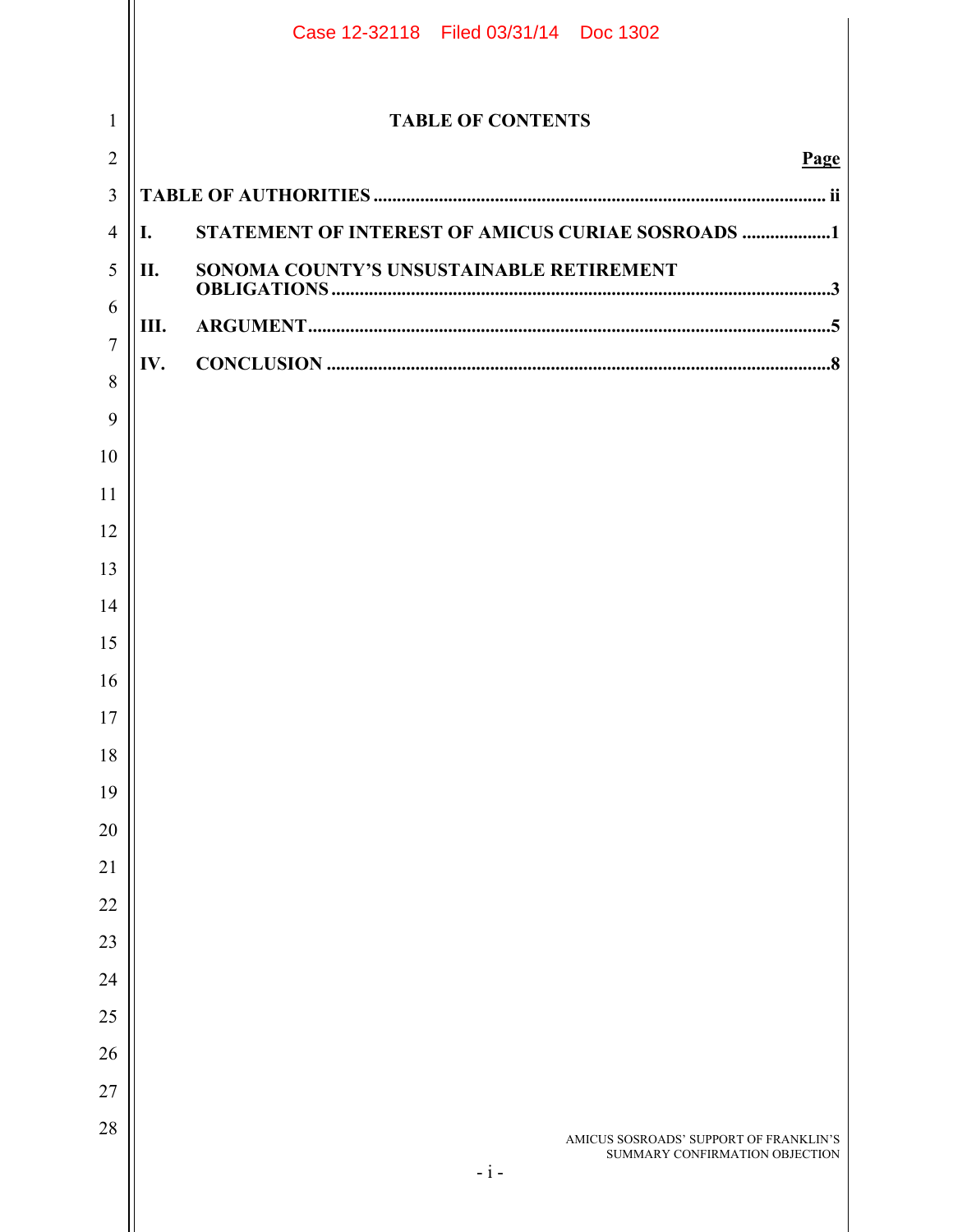|          | Case 12-32118 Filed 03/31/14 Doc 1302                                                   |  |  |  |  |  |  |  |
|----------|-----------------------------------------------------------------------------------------|--|--|--|--|--|--|--|
| 1<br>2   | <b>TABLE OF AUTHORITIES</b><br><b>Page</b>                                              |  |  |  |  |  |  |  |
| 3        | <b>CASES</b>                                                                            |  |  |  |  |  |  |  |
| 4        | Ashton v. Cameron Cnty. Water Improvement Dist. No. 1,                                  |  |  |  |  |  |  |  |
| 5        |                                                                                         |  |  |  |  |  |  |  |
| 6        | Ass'n of Retired Emps. of the City of Stockton (In re City of Stockton),                |  |  |  |  |  |  |  |
| 7<br>8   | Cent. Va. Cmty. Coll. v. Katz,                                                          |  |  |  |  |  |  |  |
| 9        | In re City of Detroit,                                                                  |  |  |  |  |  |  |  |
| 10       | In re City of Vallejo,                                                                  |  |  |  |  |  |  |  |
| 11<br>12 | In re Cnty. of Orange,                                                                  |  |  |  |  |  |  |  |
| 13       | People of the State of N.Y. v. Irving Trust Co.,                                        |  |  |  |  |  |  |  |
| 14<br>15 | Perez v. Campbell,                                                                      |  |  |  |  |  |  |  |
| 16       | <b>CONSTITUTION</b>                                                                     |  |  |  |  |  |  |  |
| 17       |                                                                                         |  |  |  |  |  |  |  |
| 18       |                                                                                         |  |  |  |  |  |  |  |
| 19       | <b>FEDERAL STATUTES</b>                                                                 |  |  |  |  |  |  |  |
| 20       |                                                                                         |  |  |  |  |  |  |  |
| 21       | <b>STATE STATUTES</b>                                                                   |  |  |  |  |  |  |  |
| 22       |                                                                                         |  |  |  |  |  |  |  |
| 23       |                                                                                         |  |  |  |  |  |  |  |
| 24       | <b>LEGISLATIVE HISTORY</b>                                                              |  |  |  |  |  |  |  |
| 25       |                                                                                         |  |  |  |  |  |  |  |
| 26       | <b>MISCELLANEOUS</b>                                                                    |  |  |  |  |  |  |  |
| 27       | Plan for the Adjustment of Debts of the City of Detroit, In re City of Detroit, No. 13- |  |  |  |  |  |  |  |
| 28       | AMICUS SOSROADS' SUPPORT OF FRANKLIN'S<br>SUMMARY CONFIRMATION OBJECTION<br>$-11-$      |  |  |  |  |  |  |  |
|          |                                                                                         |  |  |  |  |  |  |  |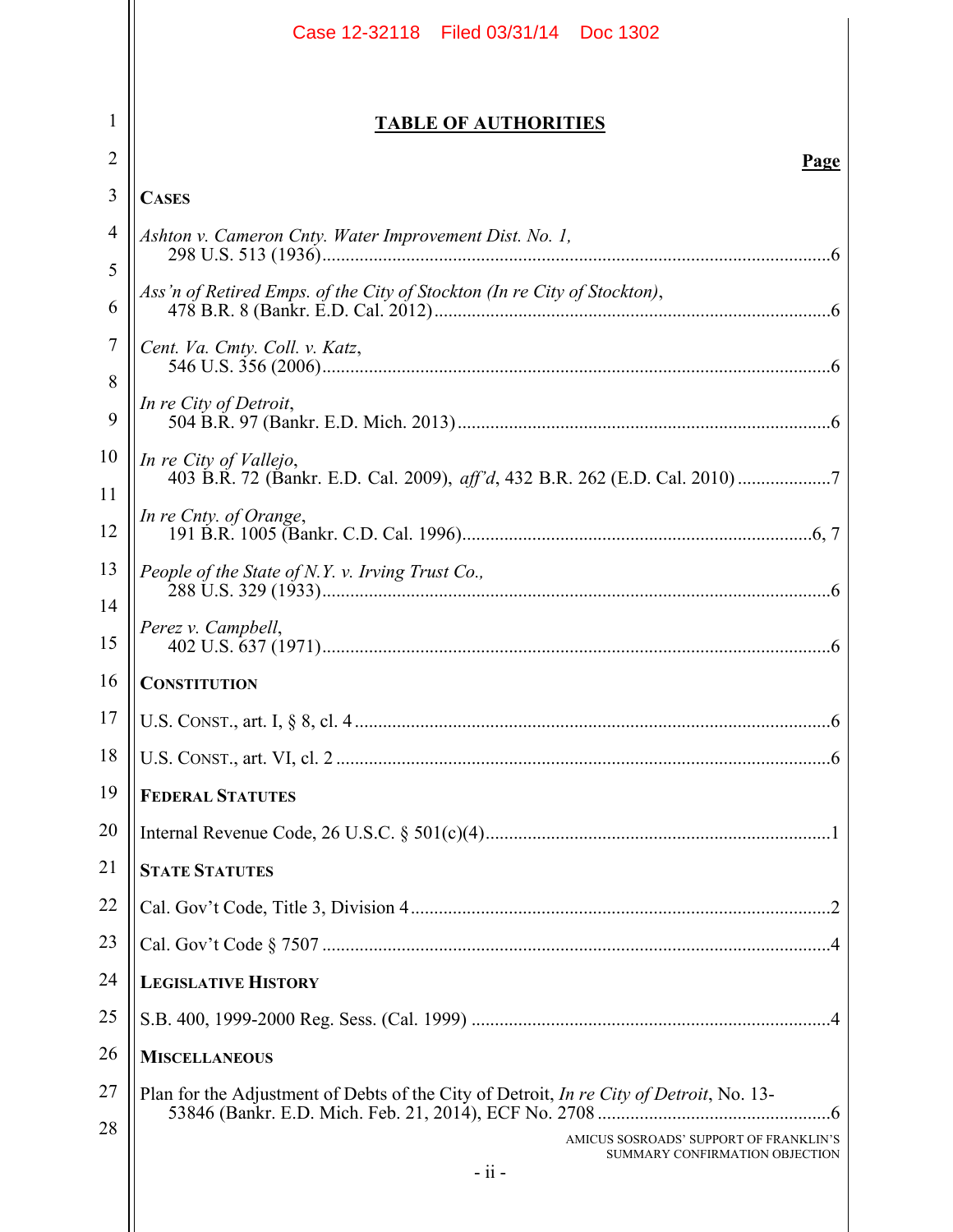1 2 3 4 5 6 7 8 9 10 11 12 Save Our Sonoma Roads ("SOSroads") supports Franklin High Yield Tax Free Income Fund and Franklin California High Yield Municipal Fund's (hereinafter "Franklin Funds") objection, ECF No. 1273, regarding the confirmation of the First Amended Plan for the Adjustment of Debts of City of Stockton, California (November 15, 2013), ECF No. 1204 (the "Plan"). SOSroads respectfully submits that its perspective would aid the Court in resolving the pension fund issue in this case. The outcome here is likely to have direct effects on the road conditions within Sonoma County (the "County"). While the County is not technically bankrupt, it is able to meet its current cash obligations only by failing to maintain its deteriorating road system. It is a prime example of service delivery insolvency where out-of-control pension liabilities are strangling the delivery of public services. SOSroads is well-positioned to provide a unique insight into the real-world consequences likely to flow from the Court's decision.

13

23

24

25

26

 $\overline{\phantom{a}}$  , where  $\overline{\phantom{a}}$ 

# **I. STATEMENT OF INTEREST OF AMICUS CURIAE SOSROADS**

14 15 16 17 18 19 SOSroads is a California nonprofit corporation and operates for the promotion of public welfare within the meaning of 26 U.S.C.  $\S$  501(c)(4). It is likely the only private allvolunteer, grassroots organization in California that advocates improving local roads.<sup>1</sup> SOSroads exists to: (1) educate County residents about how roads are funded; and (2) advocate for more public funds to restore County roads. Information about SOSroads, which formed in October 2011, can be found at http://sosroads.org/.

20 21 22 SOSroads and its members have a substantial interest in persuading this Court to rule that public employee pension plans can be impaired in a Chapter 9 bankruptcy proceeding<sup>2</sup> and to reject the contrary position of the California Public Employees Retirement System

27 1 Private groups that support enhanced funding for roads are typically comprised of contractors and labor unions who undertake such work as well as asphalt and concrete suppliers. 2

<sup>28</sup> <sup>2</sup> This issue is raised in Summary Objection of Franklin Funds to Confirmation of First Amended Plan of Adjustment of Debts of City of Stockton, California (November 15, 2013), ECF No. 1273.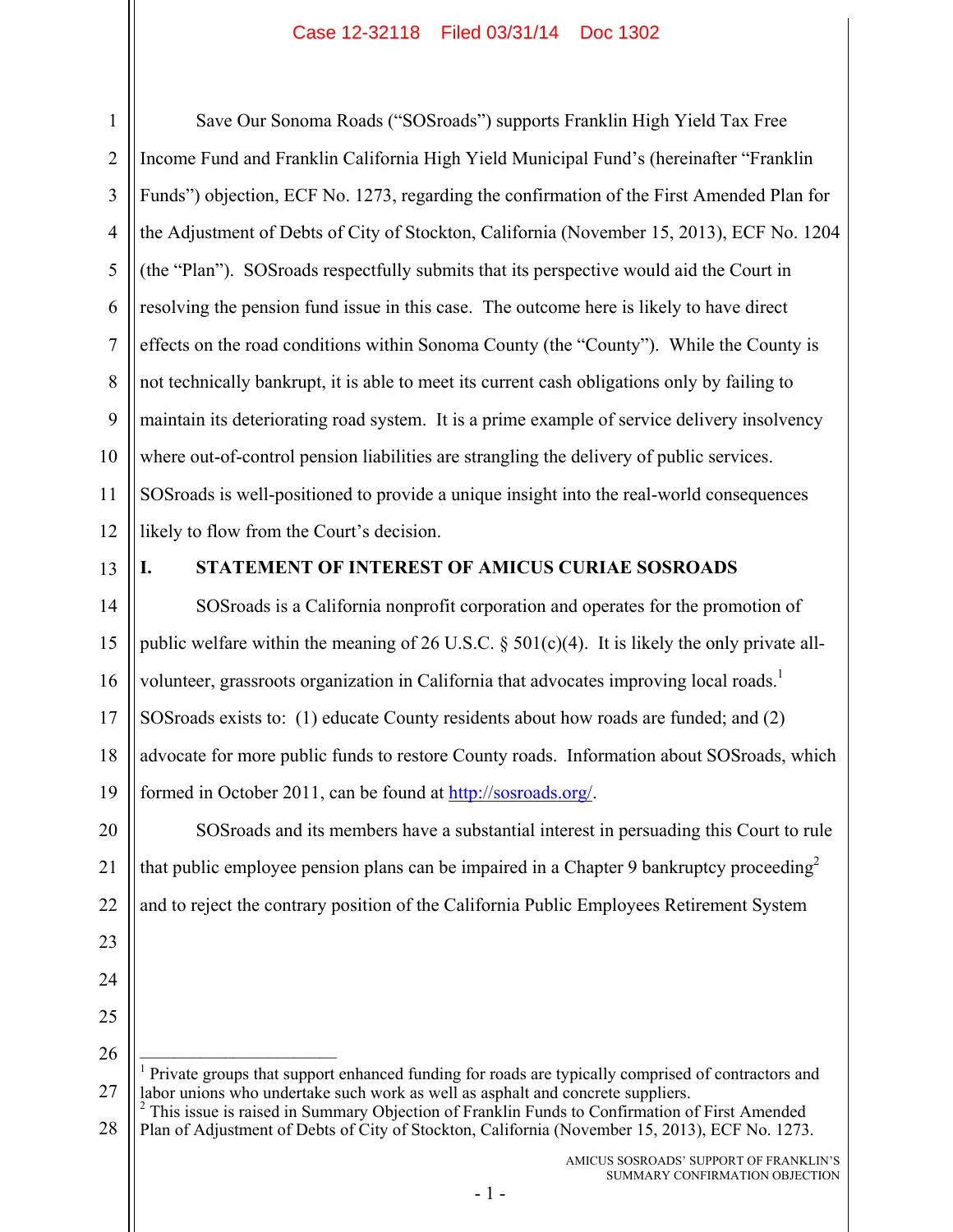1 2 SOSroads and its members. ("CalPERs") and public employee labor unions.<sup>3</sup> The decision in this case will affect

| $\overline{3}$ | Sonoma County residents have for years been victimized by service delivery                                                                                       |  |  |  |  |  |  |
|----------------|------------------------------------------------------------------------------------------------------------------------------------------------------------------|--|--|--|--|--|--|
| $\overline{4}$ | insolvency because pensions and benefits to County workers have risen dramatically. The                                                                          |  |  |  |  |  |  |
| 5              | County admits that "needed County road maintenance has been deferred for decades," <sup>4</sup> and                                                              |  |  |  |  |  |  |
| 6              | SOSroads has shown that County funding, adjusted for inflation, has sharply declined from                                                                        |  |  |  |  |  |  |
| $\overline{7}$ | the late 1980s until 2012. <sup>5</sup> The County has long acknowledged that "transportation revenues"                                                          |  |  |  |  |  |  |
| 8              | are woefully inadequate to address the road maintenance needs of Sonoma County," <sup>6</sup> and                                                                |  |  |  |  |  |  |
| 9              | that it is on a trajectory whereby "a significant portion, if not all" of its road system "would                                                                 |  |  |  |  |  |  |
| 10             | require total reconstruction with such costs nearing or exceeding the public asset value." <sup>7</sup>                                                          |  |  |  |  |  |  |
| 11             | The Metropolitan Transportation Commission reports that while the nine-county Bay                                                                                |  |  |  |  |  |  |
| 12             | Area average pavement condition index ("PCI") is 66 out of 100 points, <sup>8</sup> Sonoma County is                                                             |  |  |  |  |  |  |
| 13             | the worst with a PCI of 44. <sup>9</sup> SOSroads has access to unpublished county-by-county data that                                                           |  |  |  |  |  |  |
| 14             | indicate that Sonoma County's PCI ranks 56 <sup>th</sup> among California's 58 counties. Sixty-five                                                              |  |  |  |  |  |  |
| 15             | percent of Sonoma County roads are considered to be either poor or failed, and its rural roads                                                                   |  |  |  |  |  |  |
|                |                                                                                                                                                                  |  |  |  |  |  |  |
| 16             | $(PCI 34)^{10}$ increasingly resemble those in less developed nations.                                                                                           |  |  |  |  |  |  |
| 17             | Sonoma County is subject to the County Employees Retirement Law of 1937, California                                                                              |  |  |  |  |  |  |
| 18             | Government Code, Title 3, Division 4, and its retirement system is not administered by CalPERS.<br>This is irrelevant to the legal principle at issue.           |  |  |  |  |  |  |
| 19             | Sonoma County Board of Supervisors, Ad Hoc Committee on Roads at 3 (June 19, 2012)<br>(hereinafter "June 2012 Supervisors Report"), available at http://sonoma-  |  |  |  |  |  |  |
| 20             | county.org/public reports/documents/roads report 20120619.pdf                                                                                                    |  |  |  |  |  |  |
| 21             | SOSroads White Paper No. 1, Sonoma County Roads Crumble as Funding Shrinks over Two<br>Decades (Feb. 2012) (hereinafter "SOSroads White Paper"), available at    |  |  |  |  |  |  |
| 22             | https://docs.google.com/file/d/0B0eYi-<br>5QaOh5ZTI1NmVlOTgtMWY3YS00MjM0LWJkYTAtMGRkYjQ4NDFjYjNk/edit?hl=en US                                                   |  |  |  |  |  |  |
| 23             | County of Sonoma, Department of Transportation & Public Works, The Road Ahead (2008)<br>(hereinafter "The Road Ahead") at 1, available at                        |  |  |  |  |  |  |
| 24             | https://docs.google.com/file/d/0B818HksmrsFEMjFiMTQwZjktNjc5Ni00MDQzLTkxNzgtOTVmZD                                                                               |  |  |  |  |  |  |
| 25             | gxMWQ5MGRi/edit<br>$^7$ <i>Id.</i> at 37.                                                                                                                        |  |  |  |  |  |  |
| 26             | Metropolitan Transportation Commission, "Good" Grade Proves Elusive for Bay Area's Streets and<br>Roads (Oct. 22, 2013) (hereinafter "MTC Report"), available at |  |  |  |  |  |  |
|                | http://www.mtc.ca.gov/news/press_releases/rel624.htm                                                                                                             |  |  |  |  |  |  |
| 27             | Attachment 2 to MTC Report (hereinafter "MTC Attachment"), available at<br>https://docs.google.com/file/d/0B0eYi-5QaOh5MEZZN2h5TTN6UDQ/edit                      |  |  |  |  |  |  |
| 28             | $^{10}$ <i>Id.</i> at 4.                                                                                                                                         |  |  |  |  |  |  |
|                | AMICUS SOSROADS' SUPPORT OF FRANKLIN'S<br>SUMMARY CONFIRMATION OBJECTION                                                                                         |  |  |  |  |  |  |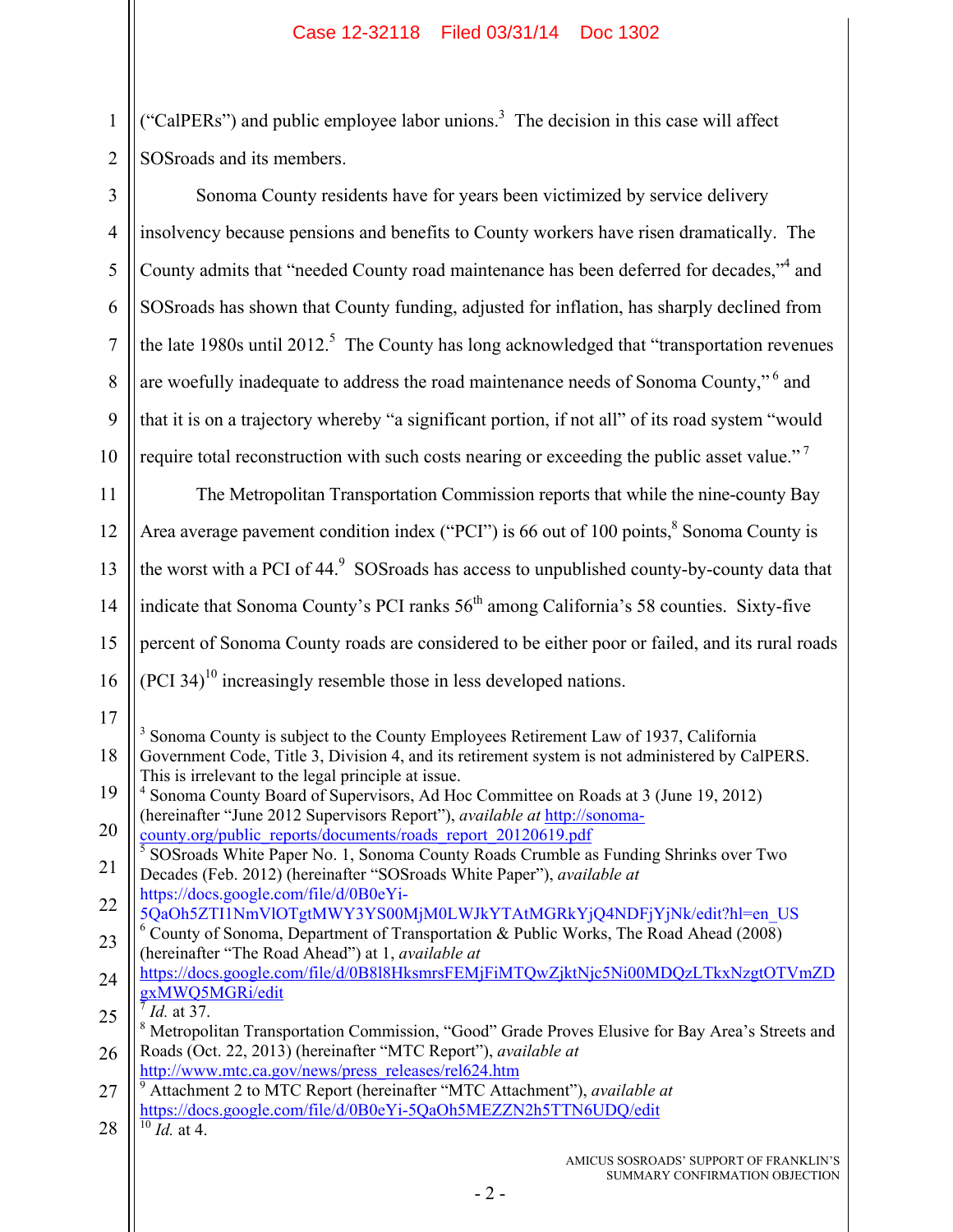1 2 3 4 5 6 7 8 9 10 11 County supervisors have declined to challenge union positions that future pension benefits cannot be negotiated largely because of concerns about incurring huge legal expenses. This severely limits the opportunities to restore the road system. Without a *deus ex machina* of a massive infusion of state or federal funds, the most available source of additional funds for roads is the \$380 million General Fund in a \$1.3 billion budget.<sup>11</sup> As explained below, an increasing and unsustainable portion of these funds is instead committed to pensions and other retiree benefits. If pension benefits are untouchable in a bankruptcy proceeding, imprudent promises to "one percent" of the County's residents condemn all residents to suffer when funds for basic services are starved. If much of the road system degrades to dirt or gravel, property taxes would decline as would the County economy. This would further weaken the County's ability to deliver essential services.

12

# **II. SONOMA COUNTY'S UNSUSTAINABLE RETIREMENT OBLIGATIONS**

13 14 15 16 17 18 As detailed above, Sonoma County residents are experiencing service delivery insolvency. The County will soon approach balance sheet insolvency when the Government Accounting Standards Board requires it to recognize a \$1 billion reduction in net assets.<sup>12</sup> Sonoma County has more retirees than active workers.<sup>13</sup> Its pension problems exemplify Warren Buffet's warning that "[l]ocal and state financial problems are accelerating, in large part because public entities promised pensions they couldn't afford."<sup>14</sup>

19 20 21 22 It is difficult to locate Sonoma County documents that report the total cost of its current pension obligations, let alone projections of future costs. The adopted budget for 2013-2014 is silent but provides an outdated "pension cost" (precise meaning unexplained)

<sup>23</sup> <sup>11</sup> County of Sonoma, California, Adopted Budget Schedules 2013-2014 at 12 (hereinafter "Adopted Budget Schedules"), *available at* http://www.sonoma-county.org/auditor/financial\_reports.htm

<sup>24</sup>  $12$  New Sonoma's Financial Analysis of the County's Pension Crisis (Feb. 2014) at 3 (hereinafter "New Sonoma Pension Report"), *available at* http://newsonoma.org

<sup>25</sup> 26  $^{13}$  It has 3,830 active employees and 4,385 retirees (including disability retirements). Sonoma County Employees' Retirement Association Board Minutes (Jan. 16, 2014) a 1, http://www.scretire.com (Administration, Minutes Archive). These figures are as of December 31, 2013.

<sup>27</sup> <sup>14</sup> Luciana Lopez, *Buffett says more bad news on pension funds during next decade*, REUTERS (Mar. 1, 2014), *available at* 

<sup>28</sup> http://webcache.googleusercontent.com/search?q=cache:Tg55h05\_7GEJ:www.reuters.com/article/20 14/03/01/buffett-letter-munis-idUSL1N0LY0BT20140301+&cd=1&hl=en&ct=clnk&gl=us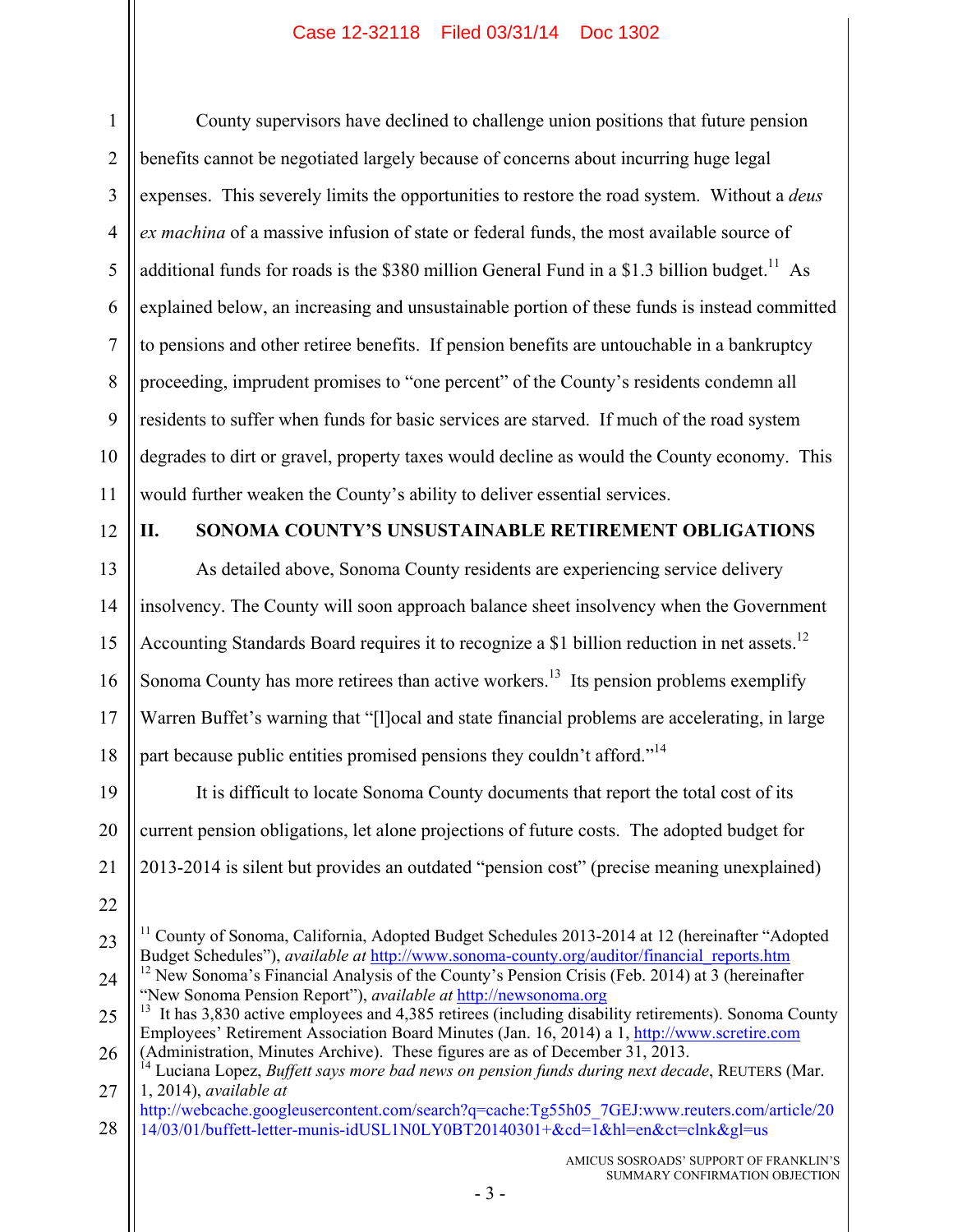1 2 of \$73.5 million for 2011-2012.<sup>15</sup> Fortunately New Sonoma, a volunteer group of financial experts (http://newsonoma.org/), has conducted an in-depth analysis.

3 4 5 6 7 8 9 10 11 12 13 14 15 16 17 18 19 20 21 22 23 From the 1940s until 2002, Sonoma County had a sustainable pension system that provided up to 60 percent of salary together with social security and health care benefits.<sup>16</sup> Just prior to 2002, annual pension costs were about \$20-25 million.<sup>17</sup> In 1999 the legislature enacted S.B. 400 to allow retroactive pension increases of 50 percent to state workers and authorized counties to provide similar windfalls to their employees.<sup>18</sup> In 2002 Sonoma County was one of a handful of counties to enact retroactive pension increases at the highest allowable formula of 3 percent of salary per year.<sup>19</sup> New Sonoma argues persuasively that the County did not adhere to state law in adopting this increase because the supervisors failed to perform a required actuarial study or notify the public as required by § 7507 of the California Government Code.<sup>20</sup> The decision is tainted by the fact that the supervisors and senior employees who advised them that increasing benefits retroactively was prudent greatly benefitted when their own pensions increased dramatically.<sup>21</sup> The changes took effect for safety workers in 2003 and 2006 and for general employees in 2004, increasing pensions for new retirees by 50 percent. The average age of new retirees declined from 62 to 57.<sup>22</sup> Thus new retirees paid into the retirement system for five fewer years and received pensions five years sooner. It doesn't take a statistician to recognize these changes can devastate a pension fund. Super-charged pensions beginning in 2004 are the heart of Sonoma County's financial <sup>15</sup> Adopted Budget Schedules at 213. <sup>16</sup> New Sonoma Pension Report at 1. <sup>17</sup> *Id.*

18 S.B. 400, 1999-2000 Reg. Sess. (Cal. 1999).

24 25 19 New Sonoma Pension Report at 2. "Retroactive" means that in some cases a 30 year employee could suddenly retire at 90 percent of salary instead of 60 percent of salary.<br><sup>20</sup> *Id*.

26 <sup>21</sup> For example, Rod Dole, the County's former chief financial officer, received a \$254,625 pension at age 58. Brett Wilkison, *New pension data show 98 county retirees receive more than \$100K annually.* SANTA ROSA PRESS DEMOCRAT (Sept. 21, 2011), *available at*

27 http://www.watchsonomacounty.com/2011/09/county/new-pension-data-shows-98-county-retireesreceive-more-than-100k-annually/

28 <sup>22</sup> New Sonoma Pension Report at 2.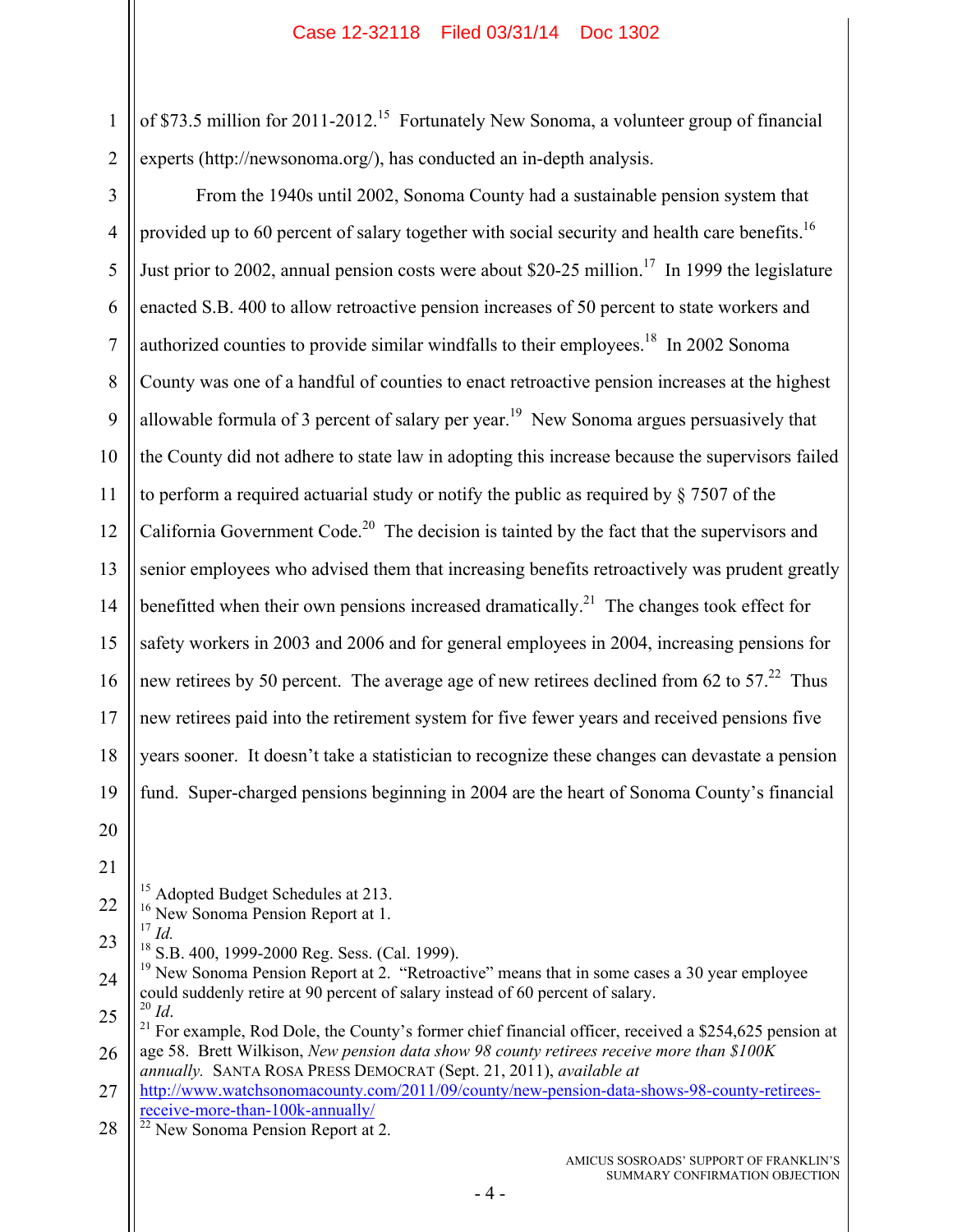1 2 3 4 problems.<sup>23</sup> Exacerbating these problems, and generally unknown to the public, retirees have dramatically boosted their lifetime pensions by "spiking" their last year with overtime and non-salary payments to boost pension amounts and purchasing "air time" to add years in the retirement formula.<sup>24</sup>

5 6 7 8 9 10 11 12 13 14 The County's pension costs have quintupled from \$24 million in 2001 to \$122 million in 2012.<sup>25</sup> These costs, together with payments to service pension obligation bonds and health care costs, are projected to cost \$209 million per year by  $2020$ <sup>26</sup> Unfunded liabilities at the end of 2012 totaled \$1.3 billion,<sup>27</sup> which is unrealistically low because it assumes the County will earn 7.5 percent on its investment earnings.<sup>28</sup> Retirees managing their own funds typically limit spending to about 4 percent per year of the value of their assets.<sup>29</sup> The leading Sonoma County newspaper editorialized this month that "trusting that the stock market will somehow resolve [the pension problem] . . . is how we got into this fix in the first place."<sup>30</sup> New Sonoma has concluded that pension costs "have caused deep cuts to services" and have greatly reduced the County's ability to maintain its roads and infrastructure."<sup>31</sup>

#### 15 **III. ARGUMENT**

16 17 18 19 20 21 Neither CalPERS nor any public employee retirement fund should emerge unscathed from a municipal bankruptcy. Such a result would be contrary to law, as summarized below. It would also have negative implications for Sonoma County and other entities throughout California that are experiencing service delivery insolvency. The Court has ample authority <sup>23</sup> *Id.* at 5 (chart titled New General Retirees).  $^{24}$  New Sonoma has found examples of employees paying \$28,000 for five additional years of service

credit, boosting the pension by \$12,000 per year (\$300,000 in 30 years).

- 24 <sup>27</sup> *Id.* at 8. This sums unfunded pension liabilities (\$527 million), medical liabilities (\$297 million) and remaining pension bond debt (\$495 million).
- 25 <sup>28</sup> *Id*. 29 *See, e.g.,* Eilene Zimmerman, *4% Rule for Retirement Withdrawals Is Golden No More*, NEW YORK TIMES (May 14, 2013), *available at*

28 <sup>31</sup> New Sonoma Pension Report at 3.

<sup>22</sup> 23 <sup>25</sup> New Sonoma Pension Report at 7 (chart titled Growth of County and Employee Contributions).<br><sup>26</sup>  $I_d$ 

<sup>26</sup> http://www.nytimes.com/2013/05/15/business/retirementspecial/the-4-rule-for-retirementwithdrawals-may-be-outdated.html? $r=0$ 

<sup>27</sup> 30 PD Editorial: *The Dangers of Ignoring San Jose Mayor*, SANTA ROSA PRESS DEMOCRAT (Mar. 2, 2014), *available at* http://www.pressdemocrat.com/article/20140302/opinion/140229495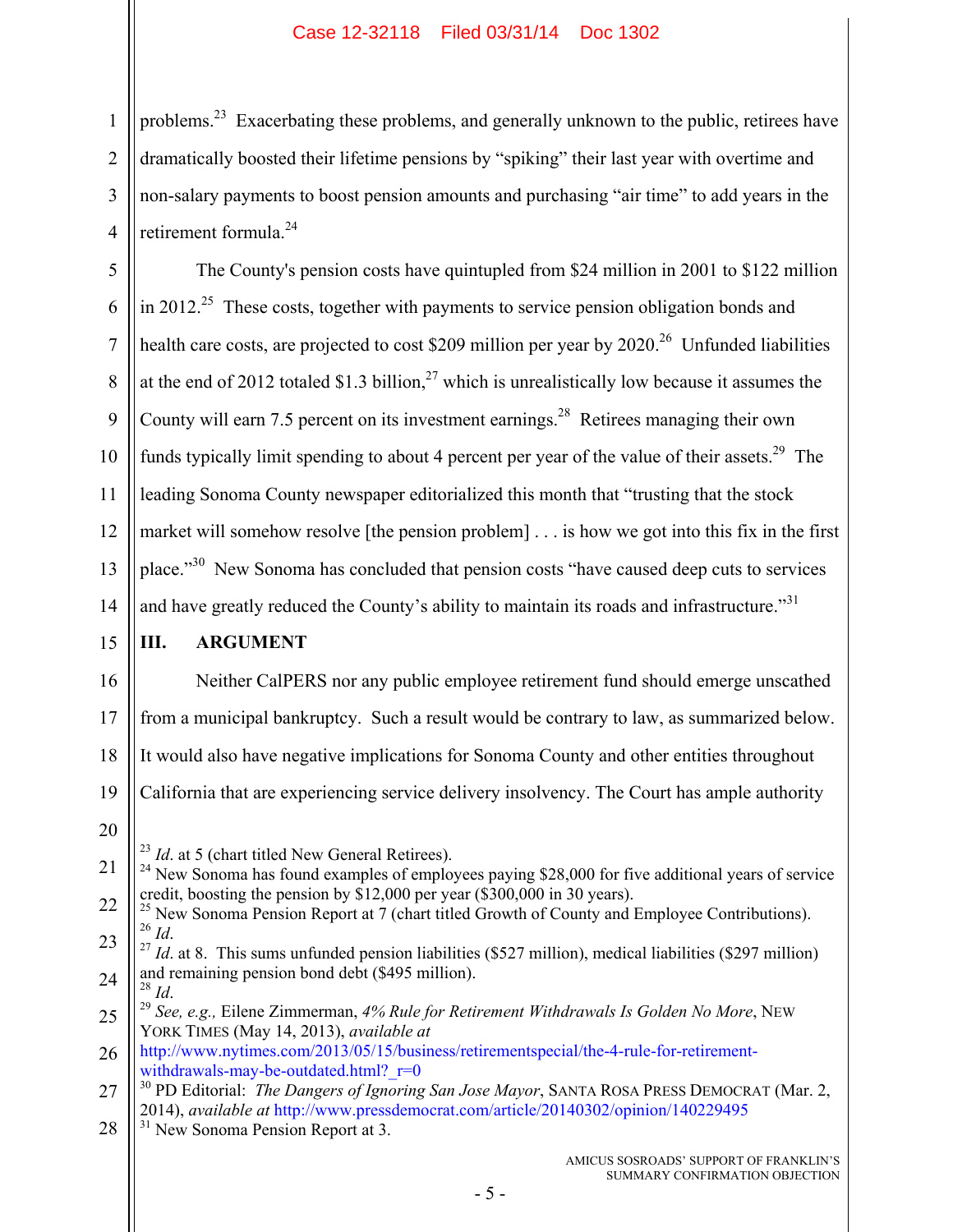to impair Stockton's largest unsecured creditor, the 800 pound gorilla in the courtroom, to protect ordinary citizens from the effects of unaffordable public pensions that are becoming a dagger in the heart of our society.

1

2

3

4 5 6 7 8 9 10 11 12 13 14 The "Constitution, and the Laws of the United States . . . shall be the supreme Law of the Land." U.S. CONST. art. VI, cl. 2. Where the Constitution grants the federal government the power to act, the Supremacy Clause establishes that federal law preempts state law. *See Perez v. Campbell*, 402 U.S. 637, 652 (1971) ("any state legislation which frustrates the full effectiveness of federal law is rendered invalid by the Supremacy Clause"). "Congress shall have Power [t]o . . . establish . . . uniform Laws on the subject of Bankruptcies throughout the United States." U.S. CONST., art. I,  $\S$  8, cl. 4. It is self-evident that this federal court is applying the federal Bankruptcy Code and here "[t]he Federal government possesses supreme power . . . ." *People of the State of N.Y. v. Irving Trust Co.*, 288 U.S. 329, 333 (1933). "[T]he Framers' primary goal was to prevent competing sovereigns' interference with the debtor's discharge. . . ." *Cent. Va. Cmty. Coll. v. Katz*, 546 U.S. 356, 373 (2006).

15 16 17 18 19 20 21 22 23 24 25 26 27 The fundamental purpose of bankruptcy "is to interfere with the relations between the parties concerned – to change, modify, or impair the obligation of their contracts." *Ashton v. Cameron Cnty. Water Improvement Dist. No. 1*, 298 U.S. 513, 530 (1936). Outof-control pension liabilities are merely contracts that, like any other, can be changed when a municipality is insolvent. The court in the largest municipal bankruptcy in history recently ruled that pension rights are contractual and "are subject to impairment in a federal bankruptcy proceeding." *In re City of Detroit*, 504 B.R. 97, 154 (Bankr. E.D. Mich. 2013). In that case pension reductions up to 10 percent (police and fire) and 34 percent (all others) have been proposed.<sup>32</sup> This court has recognized that conflicting California statutes and the California Constitution are preempted in a chapter 9 case. *See Ass'n of Retired Emps. of the City of Stockton (In re City of Stockton)*, 478 B.R. 8, 16-17 (Bankr. E.D. Cal. 2012). Rulings that federal bankruptcy law preempts and renders unenforceable contrary state law are not

28 32 Plan for the Adjustment of Debts of the City of Detroit ¶¶ 138, 193, *In re City of Detroit*, No. 13- 53846 (Bankr. E.D. Mich. Feb. 21, 2014), ECF No. 2708.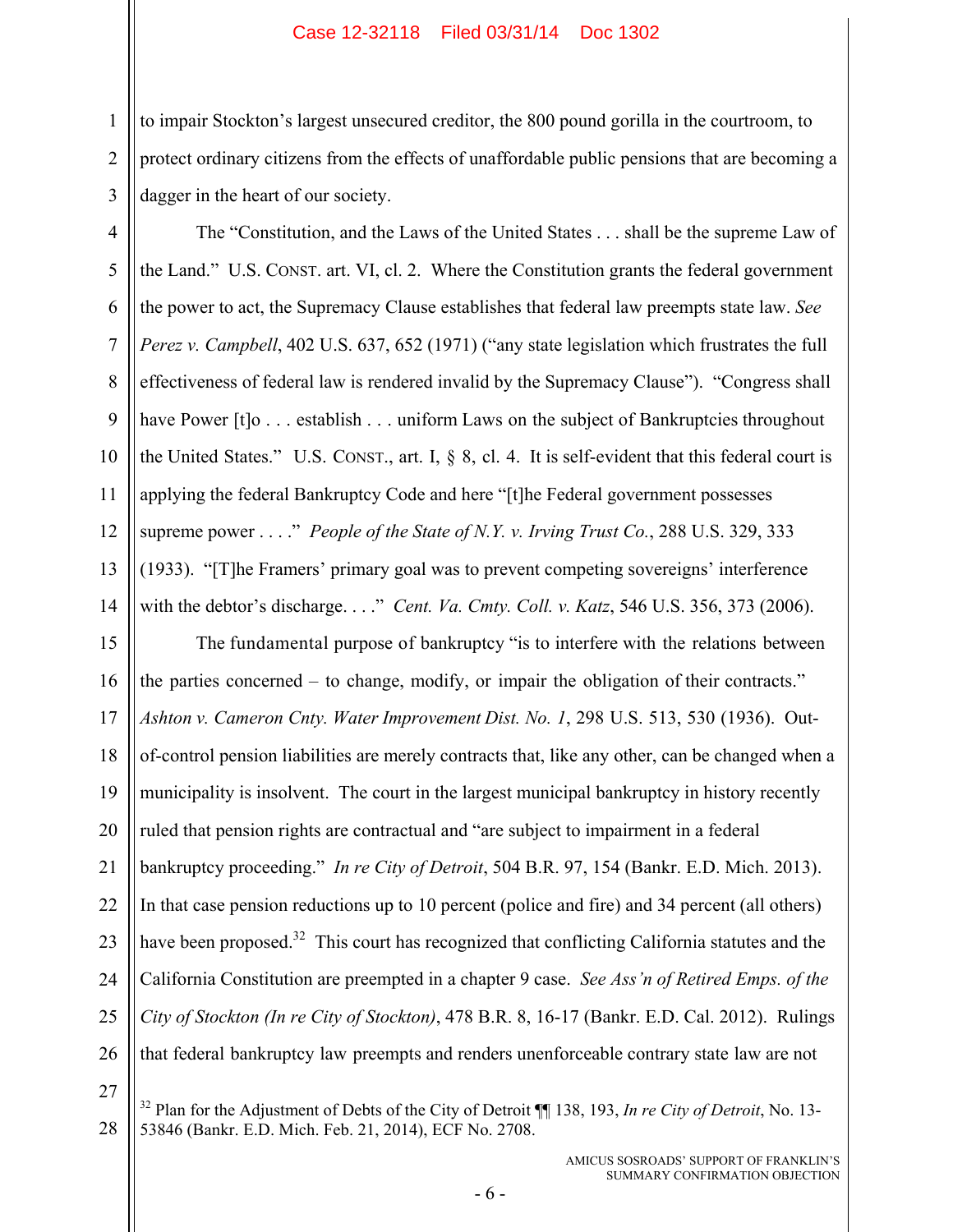unique in California bankruptcy courts. *See In re Cnty. of Orange*, 191 B.R. 1005, 1017 (Bankr. C.D. Cal. 1996) (the "California legislature cannot rewrite bankruptcy priorities"); *In re City of Vallejo*, 403 B.R. 72, 75 (Bankr. E.D. Cal. 2009), *aff'd*, 432 B.R. 262 (E.D. Cal. 2010) (California labor law and the California Constitution are preempted by the Bankruptcy Code).

6 7 8 9 10 11 12 13 14 15 16 17 18 If the Court concludes that Stockton's pension obligations cannot be impaired serious ramifications throughout the state could ensue. Vallejo failed to address its pension liabilities and "now faces the risk of a second bankruptcy."<sup>33</sup> Requiring that pension obligations be restructured along with all of Stockton's other debts in this case would have a salutary effect on the ability of supervisors to address the failure to provide essential services in Sonoma County and elsewhere. It would remove the handcuffs from public officials when they negotiate with unions who seem to believe that the fiscal condition of their employer will never impact their members no matter how onerous the effects on the local jurisdiction. If the Court permits Stockton to sweep the pension issue under the rug, it will put off the day of reckoning and make the inevitable solutions more difficult because pension funds in Sonoma County and throughout the state will be further depleted. CalPERS intimidates many jurisdictions because it appears to have an unlimited legal budget, ultimately paid for by the state treasury. SOSroads urges the Court to address and to resolve this issue.

19 20 21 22 23 24 Unaffordable salary and benefit obligations to County workers and retirees contribute to the third world condition of Sonoma County roads. A decision to require pensions to be impaired in this case might ultimately serve to avoid future Chapter 9 bankruptcies. Public employee unions might be more willing to negotiate claw backs of retroactive pension increases, spiking, air time, and similar questionable if not unethical practices if the alternative were to take their chances with impairment in a bankruptcy proceeding.

25

1

2

3

4

5

26

<sup>27</sup> 28  $33$  Moody's Investors Service, Bankrupt California cities face steep climb to solvency without pension relief (Feb. 20, 2014), *available at* https://www.moodys.com/research/Moodys-Bankrupt-Californiacities-face-steep-climb-to-solvency-without--PR\_293349#